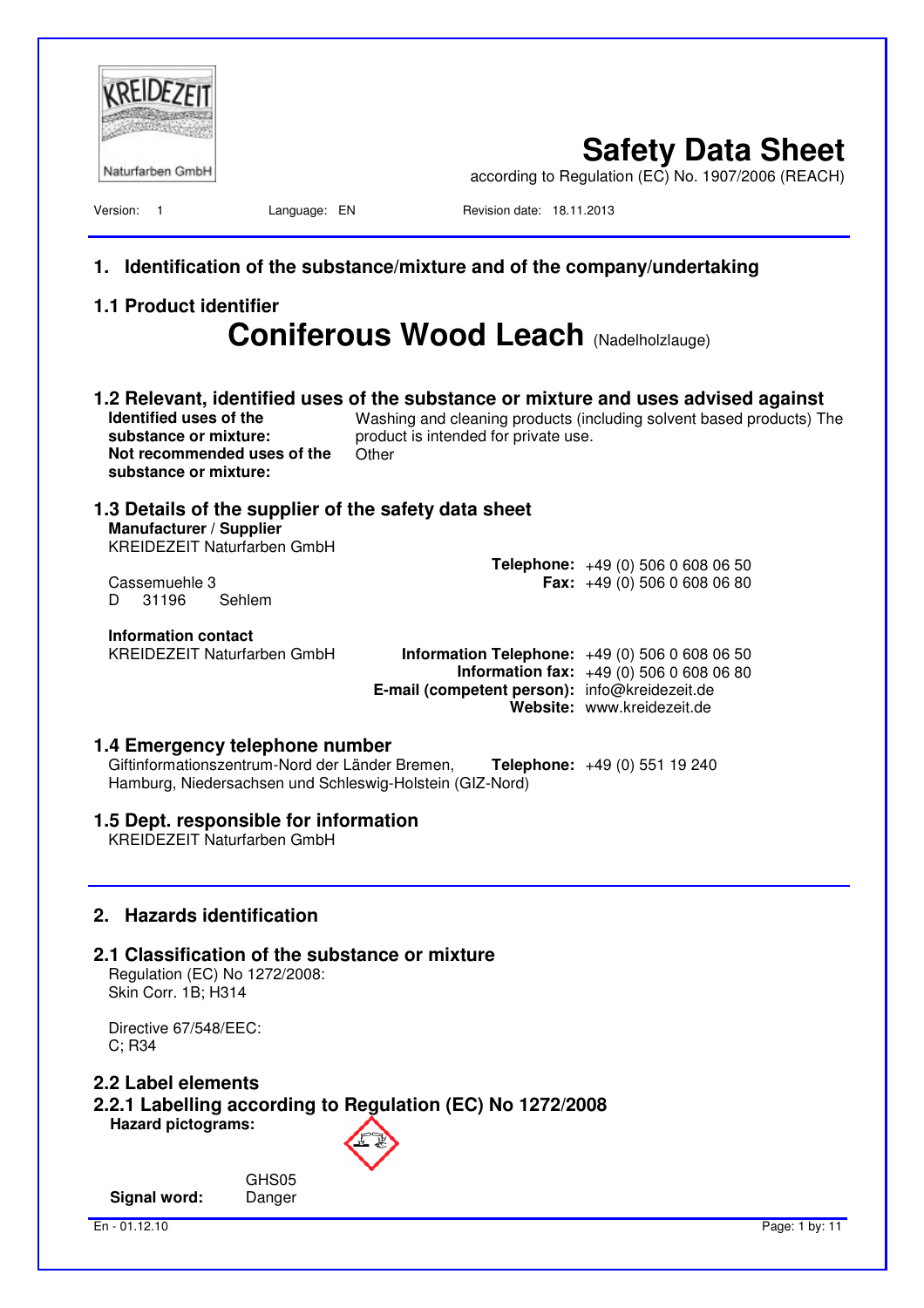| H phrases:             | Causes severe skin burns and eye damage.<br>314                                   |
|------------------------|-----------------------------------------------------------------------------------|
| P phrases:             | Do not breathe dust/fume/gas/mist/vapours/spray.<br>260                           |
|                        | Wash with water and soap thoroughly after handling.<br>264                        |
|                        | Wear protective gloves/protective clothing/eye protection/face protection.<br>280 |
|                        | 301+330+331 IF SWALLOWED: rinse mouth. Do NOT induce vomiting.                    |
|                        | 303+361+353 IF ON SKIN (or hair): Remove/Take off immediately all contaminated    |
|                        | clothing. Rinse skin with water/shower.                                           |
|                        | $304 + 340$                                                                       |
|                        | IF INHALED: Remove victim to fresh air and keep at rest in a position             |
|                        | comfortable for breathing.                                                        |
|                        | 305+351+338 IF IN EYES: Rinse cautiously with water for several minutes. Remove   |
|                        | contact lenses, if present and easy to do. Continue rinsing.                      |
|                        | Immediately call a POISON CENTER or doctor/physician.<br>310                      |
|                        | Specific treatment (see information on this label).<br>321                        |
|                        | Wash contaminated clothing before reuse.<br>363                                   |
|                        | Store locked up.<br>405                                                           |
|                        | Dispose of contents/container to waste disposal.<br>501                           |
|                        |                                                                                   |
|                        | 2.2.2 Labelling according to Directive 67/548/EEC                                 |
| <b>Hazard symbols:</b> |                                                                                   |
|                        |                                                                                   |
|                        |                                                                                   |
|                        |                                                                                   |

C Corrosive.

**R phrases:** 34 Causes burns.

**S phrases:** 1/2 Keep locked up and out of the reach of children. 26 In case of contact with eyes, rinse immediately with plenty of water and seek

medical advice.

37/39 Wear suitable gloves and eye/face protection.

45 In case of accident or if you feel unwell, seek medical advice immediately (show this label if possible).

### **2.3 Other hazards**

See attachted safety data sheets and/or usage instructions.

### **3. Composition/information on ingredients**

### **3.1 Chemical characterization of the substance or mixture**

Liquid detergent with the following hazardous substances:

### **3.2 Composition of the substance or mixture**

| Substance:       | $EC-no.:$ | CAS-No.: | <b>INDEX no.:</b> | REACH-no.: | Concentration:    | <b>Classification: EC</b><br>1272/2008(CLP): | <b>Classification:</b><br>67/548/EEC: |
|------------------|-----------|----------|-------------------|------------|-------------------|----------------------------------------------|---------------------------------------|
| Sodium hydroxide | 215-185-5 | 1310-73- | 011-002-00-       |            | $1 - 10 \%$ (w/w) | Skin Corr. 1B:<br>H314                       | C: R35                                |

### **Ingredients with EC exposure limits**

| Substance: | EC-no.: | <b>CAS-No.:</b> | <b>INDEX no.:</b> | REACH-no | Concentration: | <b>Classification: EC</b><br>1272/2008(CLP): | <b>Classification:</b><br>$67/548/EEC$ : |
|------------|---------|-----------------|-------------------|----------|----------------|----------------------------------------------|------------------------------------------|
|            |         |                 |                   |          |                |                                              |                                          |

(The wording of the listed risk phrases is given in Chapter 16)

### **3.3 Additional information**

Product is: corrosive.

### **4. First aid measures**

En - 01.12.10 Page: 2 by: 11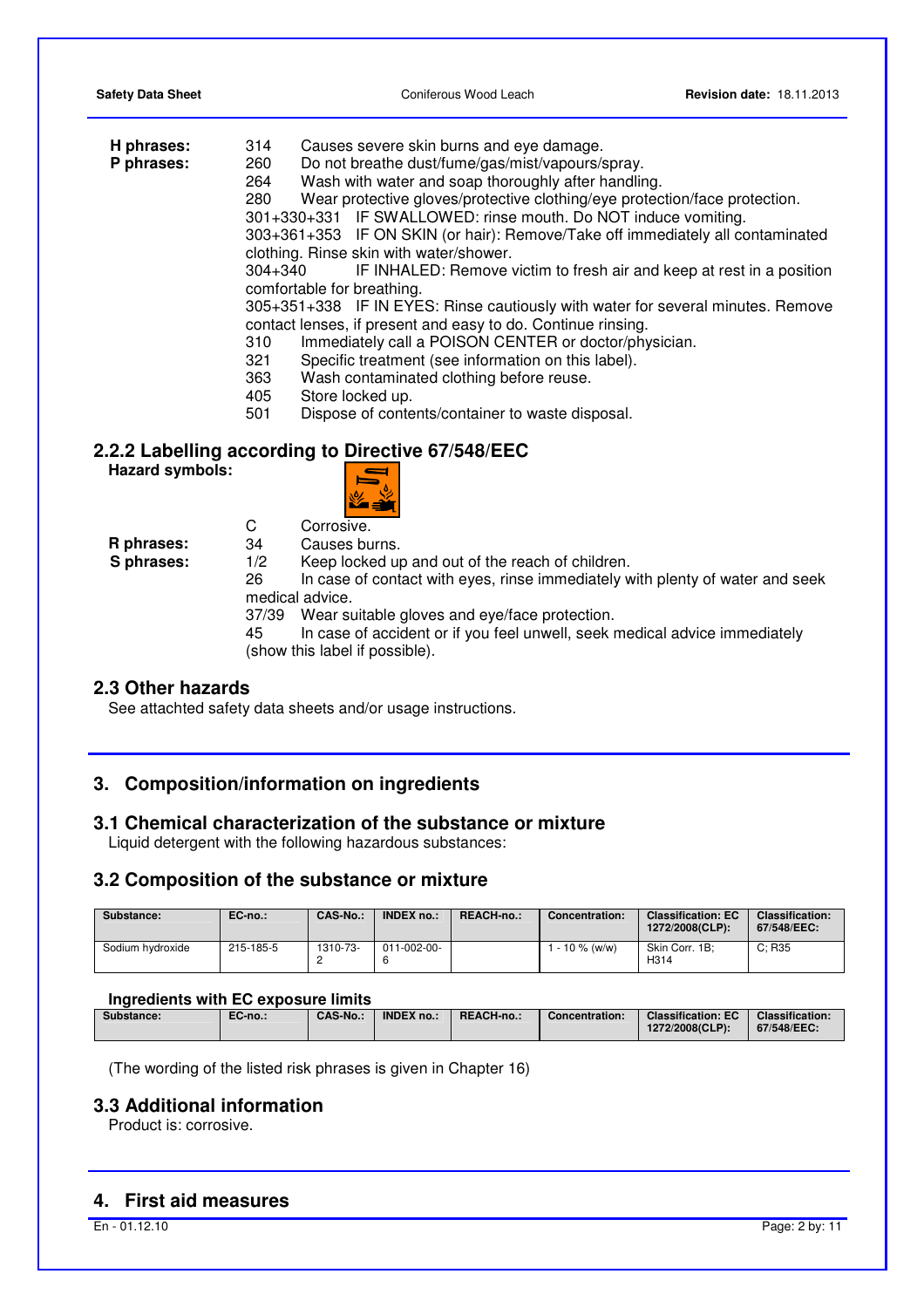### **4.1 Description of first aid measures**

| <b>General information:</b>                  | In case of accident or if you feel unwell, seek medical advice immediately (show<br>safety data sheet if possible). Take off immediately all contaminated clothing.                                                                                                                                                  |
|----------------------------------------------|----------------------------------------------------------------------------------------------------------------------------------------------------------------------------------------------------------------------------------------------------------------------------------------------------------------------|
| <b>Following inhalation:</b>                 | Move victim to fresh air. Put victim at rest and keep warm. In case of irregular<br>breathing or respiratory arrest provide artificial respiration. Position and transport<br>victim on their side. In case of respiratory distress, bring into semi-upright,<br>seated position. Immediately get medical attention. |
| After skin contact:                          | After contact with skin, wash immediately with plenty of water and soap.<br>Immediately get medical attention.                                                                                                                                                                                                       |
| Following eye contact:                       | In case of contact with eyes, rinse immediately with plenty of flowing water for<br>10 to 15 minutes holding eyelids apart. Subsequently consult an<br>ophthalmologist.                                                                                                                                              |
| <b>After ingestion:</b>                      | Rinse mouth immediately and drink large quantities of water. No administration<br>in cases of unconsiousness or cramps. Do not induce vomiting. Immediately get<br>medical attention.                                                                                                                                |
| Self-protection:                             | No special measures are necessary.                                                                                                                                                                                                                                                                                   |
| <b>Symptoms:</b><br><b>Nature of Hazard:</b> | 4.2 Most important symptoms and effects, both acute and delayed<br>No symptoms known up to now.<br>Causes skin irritation. Causes serious eye irritation. Danger of severe chemical<br>burns that lead to perforation of oesophagus and stomach.                                                                     |
| <b>Emergency aid:</b><br>Treatment:          | 4.3 Indication of any immediate medical attention and special treatment needed<br>Rinse immediately carefully and thoroughly with eye-bath or water. Let water be<br>swallowed in little sips (dilution effect).<br>First Aid, decontamination, treatment of symptoms.                                               |
|                                              |                                                                                                                                                                                                                                                                                                                      |

### **5. Fire fighting measures**

### **5.1 General information**

 Extinguishing materials should be selected according to the surrounding area. The product itself is not combustible.

# **5.2 Extinguishing media**

Water fog. alcohol resistant foam. Dry extinguishing powder. Carbon dioxide (CO2). **Unsuitable:** Water fog. High power water jet. Water.

## **5.3 Special hazards arising from the substance or mixture**

none

### **5.4 Advice for fire fighters**

#### **Special protective equipment for fire-fighters**

In case of fire: Wear self-contained breathing apparatus. Wear chemical resistant suit.

#### **Additional information**

Collect contaminated fire extinguishing water separately. Do not allow entering drains or surface water.

### **6. Accidental release measures**

### **6.1 Personal precautions, protective equipment and emergency procedures**

Wear personal protection equipment. Guide people to safety. Provide adequate ventilation. Keep away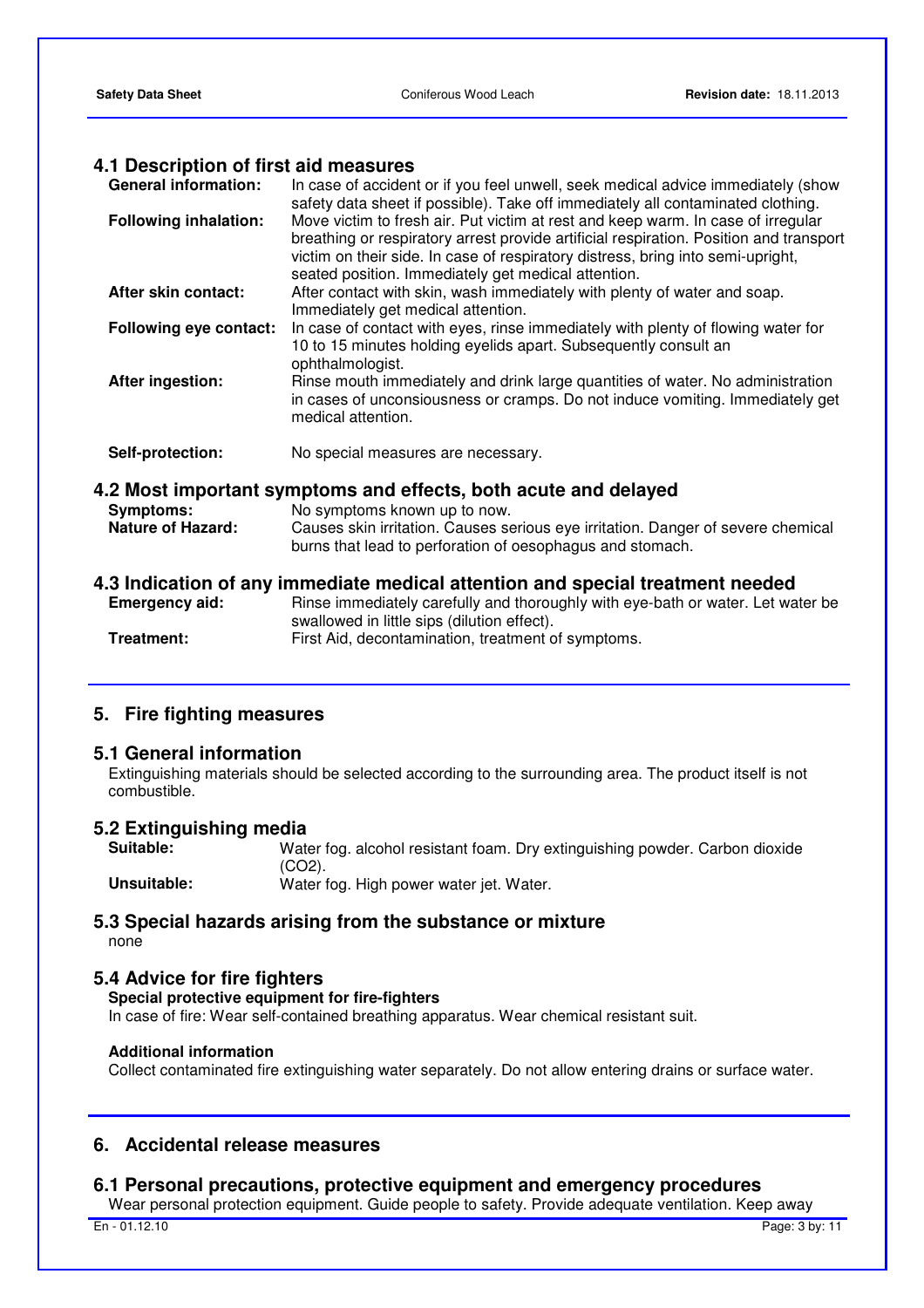from unprotected people. Keep upwind.

### **6.2 Environmental precautions**

Do not empty into drains or the aquatic environment. Do not allow to enter into soil/subsoil.

### **6.3 Methods and materials for containment and cleaning up**

 Absorb with liquid-binding material (e.g. sand, diatomaceous earth, acid- or universal binding agents). Treat the assimilated material according to the section on waste disposal. Avoid generation of dust. Clear contaminated area thoroughly.

### **6.4 References to other sections**

See protective measures under point 7 and 8.

### **7. Handling and storage**

### **7.1 Precautions for safe handling**

**Information for safe handling** 

Avoid contact with skin and eyes. Do not breathe gas/fumes/vapour/spray.

#### **Technical measures**

Provide for sufficient ventilation and punctiform suction at critical points.

**Precautions against fire and explosion**  No special fire protection measures are necessary.

### **Additional information**

none

**7.2 Conditions for safe storage, including any incompatibilities Technical measures and storage conditions** 

Ensure adequate ventilation of the storage area.

#### **Packaging materials**

Keep/Store only in original container. Keep container tightly closed.

#### **Requirements for storerooms and containers**

Keep in a cool, well-ventilated place.

### **Information about storing together in storage facility**

Do not store together with: acid. Keep away from food, drink and animal feedingstuffs.

**Further information concerning storage conditions**  none

**Storage class:** 8 B Non-combustible corrosive substances.

### **7.3 Specific end use(s)**

Observe instructions for use.

### **8. Exposure controls / personal protection**

### **8.1 Control parameters**

### **8.1.1 Limits for occupational exposure**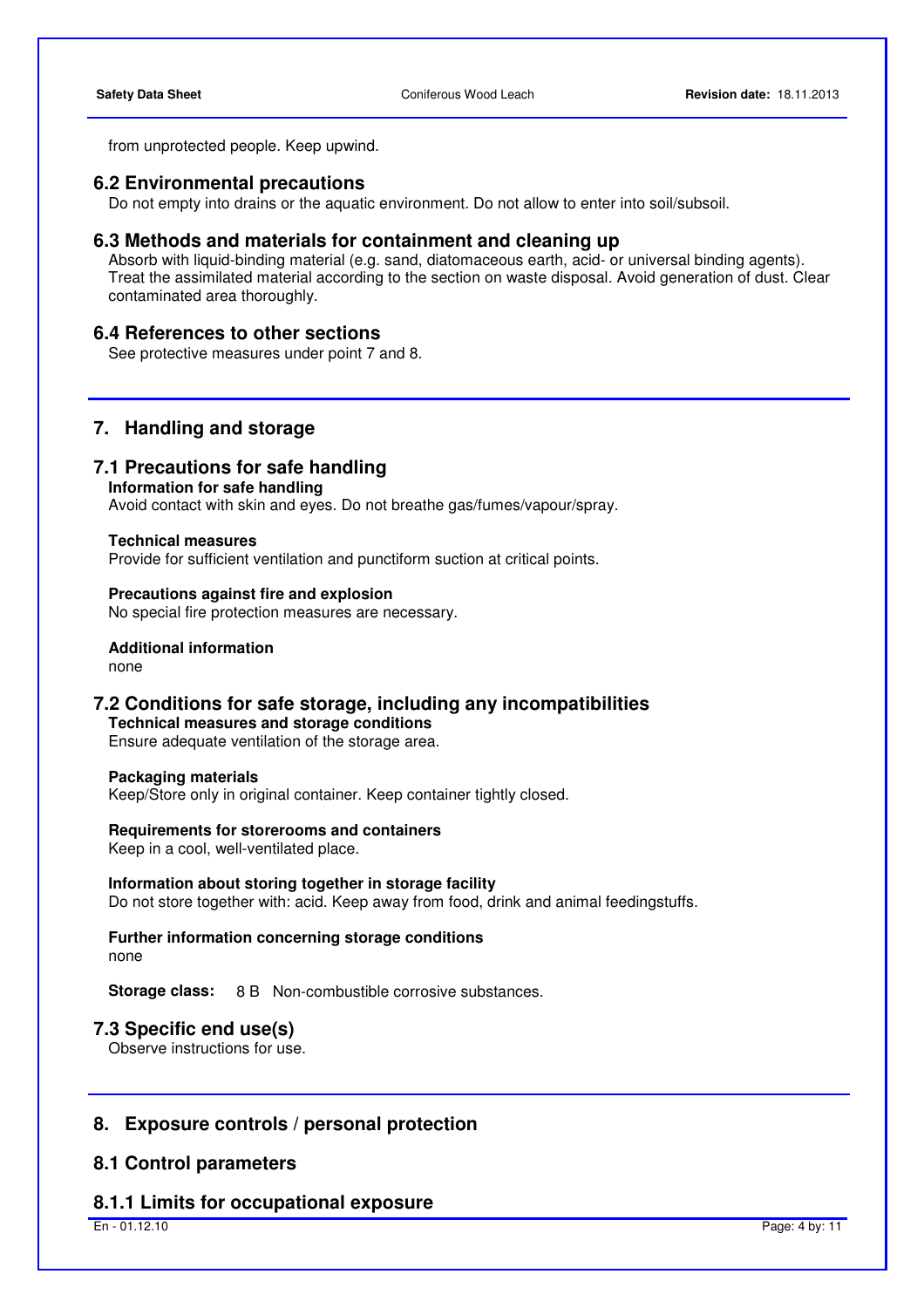#### **Exposure limit values**

| Substance: | <b>CAS-No.:</b> | Source: | <b>Occupational</b><br>exposure limit value: | <b>Limitation of</b><br>exposure peaks: | <b>Remark:</b> |
|------------|-----------------|---------|----------------------------------------------|-----------------------------------------|----------------|
|            |                 |         |                                              |                                         |                |

#### **EC exposure limit values**

### **8.1.2 DNEL and PNEC values**

**DNEL-values** 

| Substance: | <b>CAS-No.:</b> | <b>DNEL/DMEL</b> | Industry | Professional | consumer |
|------------|-----------------|------------------|----------|--------------|----------|
|            |                 |                  |          |              |          |

#### **PNEC-values**

| Substance: | <b>CAS-No.:</b> | <b>PNEC</b> | Worker, industry | Worker, professional | consumer |
|------------|-----------------|-------------|------------------|----------------------|----------|
|            |                 |             |                  |                      |          |

### **8.1.3 Control-Banding**

**Control-Banding**  none

### **8.1.4 Additional information**

none

### **8.2 Exposure controls**

### **Occupational exposure controls**

 Provide for sufficient ventilation and punctiform suction at critical points. Technical measures and the application of adequate working methods take priority over the use of personal protection equipment.

### **Chemical handling**

 Do not eat, drink, smoke or sneeze at the workplace. Wash hands before breaks and at the end of work. Apply skin care products after work. Wash contaminated clothing prior to re-use.

#### **Personal protection equipment**

Only wear fitting, comfortable and clean protective clothing.

#### **Respiratory protection**

 Respiratory protection required in case of: Formation of aerosol. Suitable respiratory protective equipment: Combination filter device (DIN EN 141)..

#### **Hand protection**

 Tested protective gloves are to be worn: German Industry Norms (DIN) / European Norms (EN): DIN EN 374 Suitable material: CR (polychloroprenes, Chloroprene rubber). Butyl rubber. PVC (Polyvinyl chloride).

#### **Eye protection**

Tightly sealed safety glasses. Eye-shade.

#### **Skin protection**

 For the protection against direct skin contact, body protective clothing is essential (in addition to the usual working clothes). Only wear fitting, comfortable and clean protective clothing. Barrier creams are not substitutes for body protection.

#### **Environmental exposure controls**

refer to chapter 7. No further action is necessary.

#### **Consumer exposure controls**

refer to chapter 7. No further action is necessary.

### **8.3 Exposure scenario**

none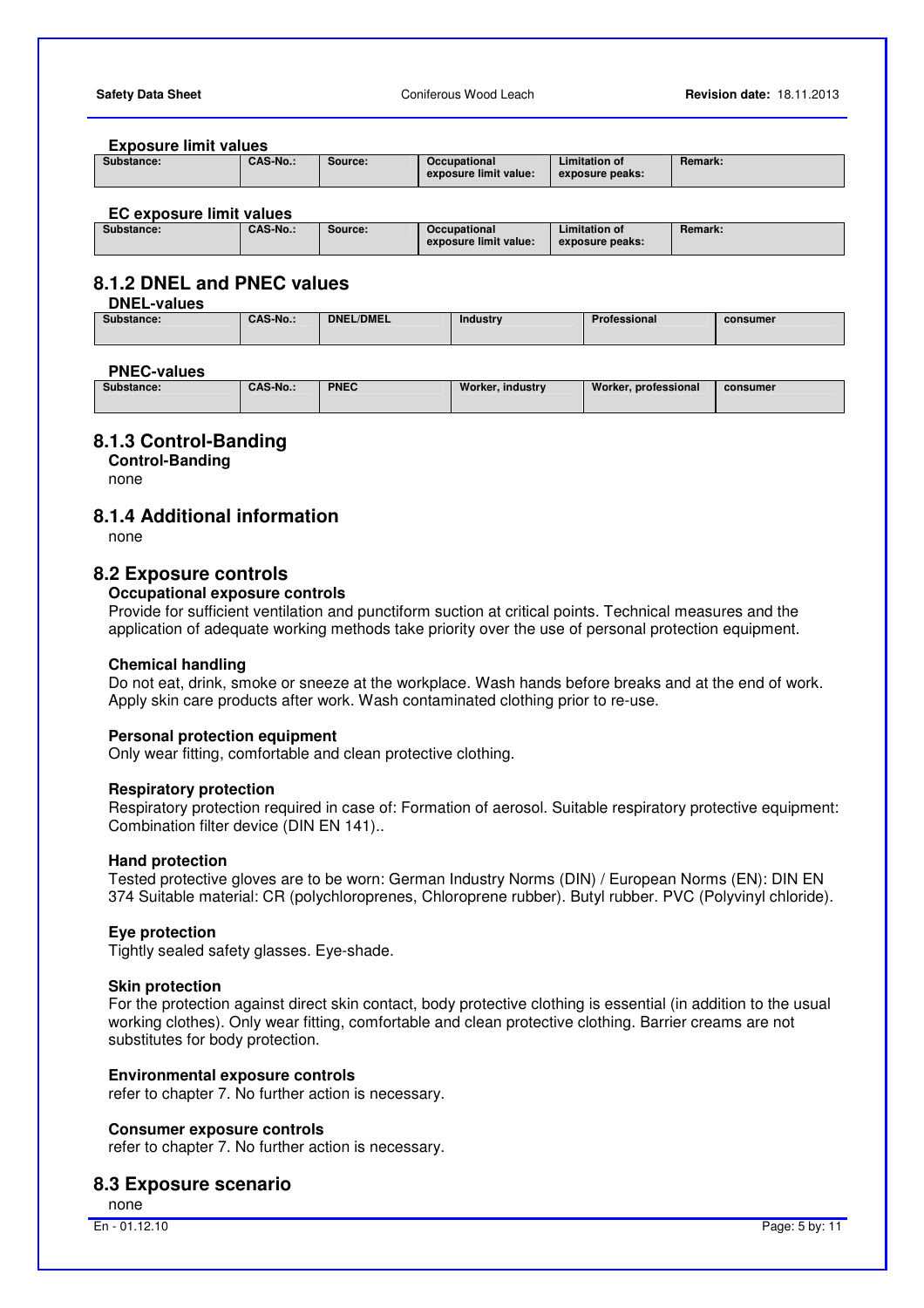### **9. Physical and chemical properties**

### **9.1 Information on basic physical and chemical properties**

| Appearance              |                   |
|-------------------------|-------------------|
| State of matter:        | liauid            |
| Colour:                 | colourless        |
| Odour:                  | pungent           |
| <b>Odour threshold:</b> | No data available |

| Safety relevant basis data |  |  |  |
|----------------------------|--|--|--|
|----------------------------|--|--|--|

|                                   | <b>Parameter</b> | Value | Unit | <b>Remark</b>     |
|-----------------------------------|------------------|-------|------|-------------------|
| Density:                          |                  |       |      | No data available |
| Package density:                  |                  |       |      | not applicable    |
| pH:                               |                  |       |      | No data available |
| Melting point / range:            |                  |       |      | No data available |
| Boiling temperature / range:      |                  |       |      | No data available |
| Flash point:                      |                  |       |      | none/none         |
| <b>Flammability:</b>              |                  |       |      | none/none         |
| Lower flammability limit:         |                  |       |      | not applicable    |
| <b>Upper flammability limit:</b>  |                  |       |      | not applicable    |
| <b>Explosion hazard:</b>          |                  |       |      | not explosive.    |
| Lower explosion limit:            |                  |       |      | not applicable    |
| <b>Upper explosion limit:</b>     |                  |       |      | not applicable    |
| Ignition temperature:             |                  |       |      | No data available |
| <b>Decomposition temperature:</b> |                  |       |      | No data available |
| <b>Oxidizing characteristics:</b> |                  |       |      | Not oxidizing.    |
| Vapour pressure:                  |                  |       |      | No data available |
| <b>Relative vapour density:</b>   |                  |       |      | No data available |
| Speed of                          |                  |       |      | No data available |
| vaporization/evaporation rate:    |                  |       |      |                   |
| <b>Solubility in water:</b>       |                  |       |      | highly soluble.   |
| Fat solubility:                   |                  |       |      | No data available |
| Solubility in                     |                  |       |      | not applicable    |
| log P O/W (n-octanol / water):    |                  |       |      | No data available |
| <b>Viscosity:</b>                 |                  |       |      | No data available |
| <b>Solvent separation test:</b>   |                  |       |      | No data available |
| <b>Solvent content:</b>           |                  |       |      | No data available |
|                                   |                  |       |      |                   |

### **9.2 Other information**

none

### **10. Stability and reactivity**

### **10.1 Reactivity**

none

### **10.2 Chemical stability**

With proper storage and handling the product is stable.

## **10.3 Possibility of hazardous reactions**

Violent reaction with: Acid.

### **10.4 Conditions to avoid**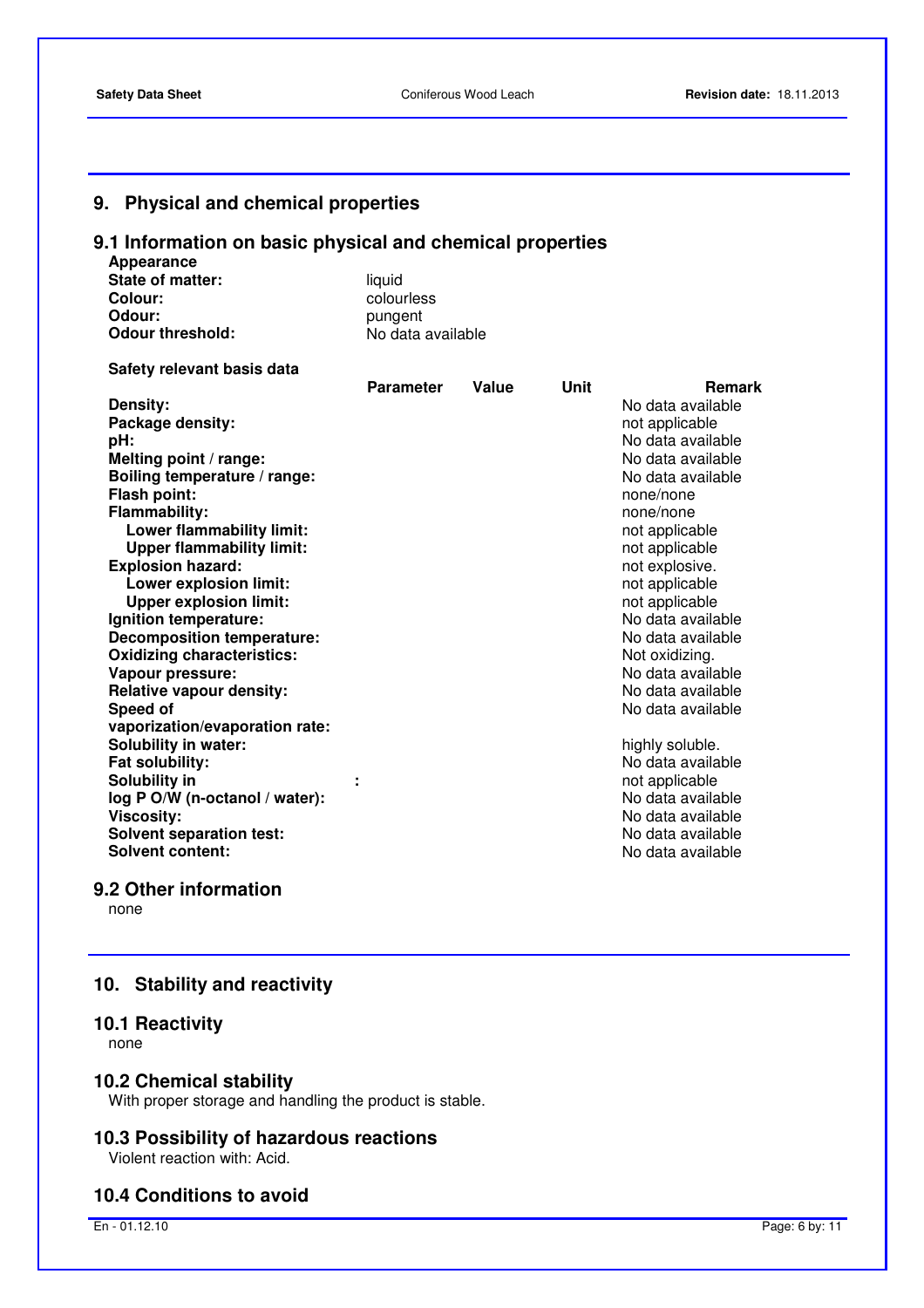#### none

### **10.5 Incompatible materials**

Acid.

### **10.6 Hazardous decomposition products**

none

### **10.7 Additional information**

none

### **11. Toxicological information**

### **11.1 Information on toxicological effects**

There are no data available on the mixture itself.

#### **Acute toxicity**

| <b>CAS-No.:</b> | Toxicological information                         |
|-----------------|---------------------------------------------------|
|                 |                                                   |
| 1310-73-2       | Acute toxicity, oral LD50: 325 mg/kg bw (Rabbit.) |
|                 |                                                   |

### **Specific symptoms in laboratory animals**

No information available.

### **11.2 Irritation and etching**

**Irritant effect on the skin**  corrosive. **Irritant effect on the eye** corrosive. **Irritant effect on the respiratory tract** strong irritant. **Etching**  Causes severe skin burns and eye damage.

#### **11.3 Sensitization**

No information available.

### **11.4 Repeated dose toxicity**

none

### **11.5 CMR effects**

**Carcinogenicity**  No indications of human carcinogenicity exist. **Mutagenicity**  No indications of human germ cell mutagenicity exist. **Reproductive toxicity**  No indications of human reproductive toxicity exist.

#### **11.6 General remarks**

none

#### **Practical experience**  none

**Other observations**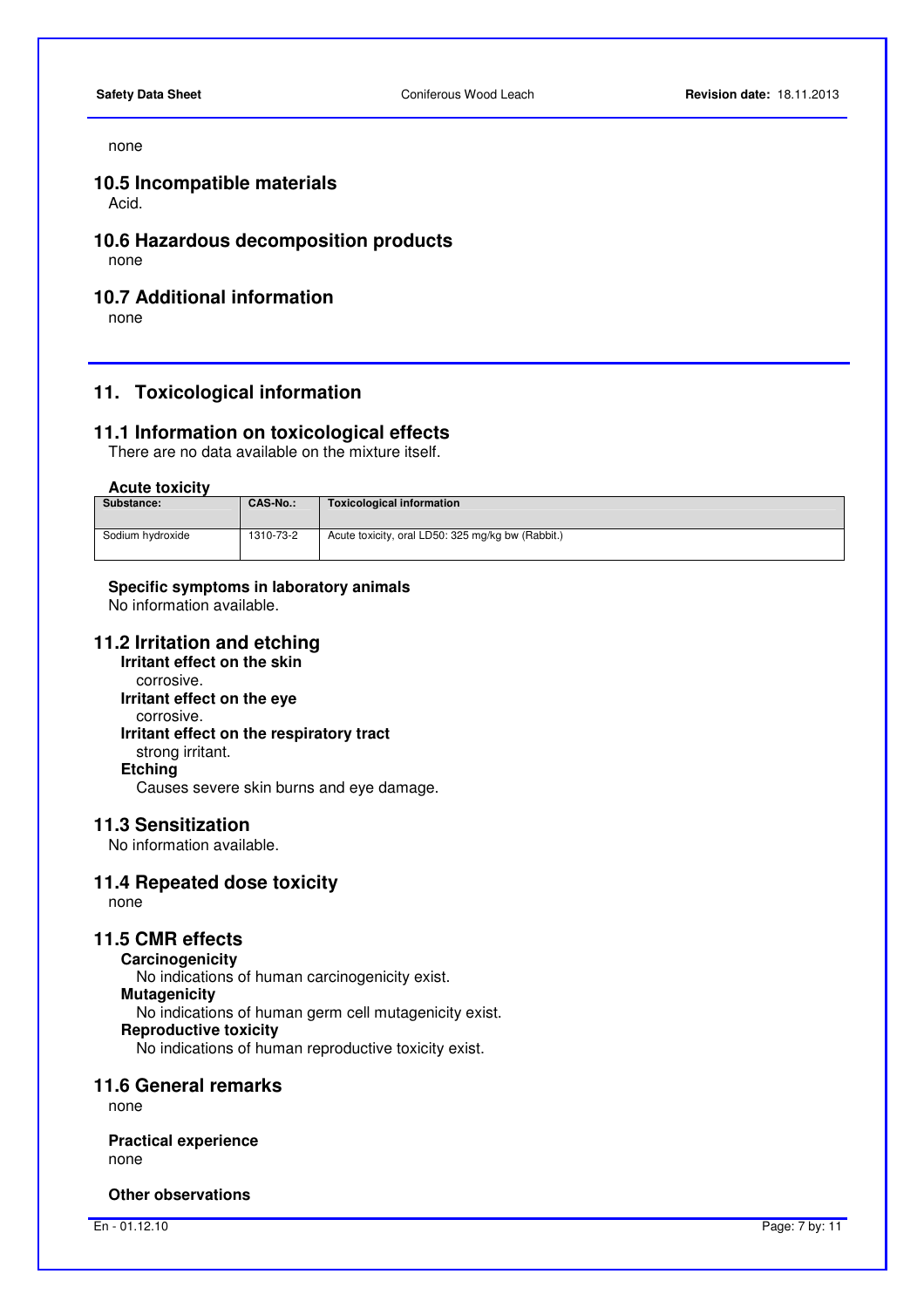none

**Additional information**  none

### **12. Ecological information**

### **12.1 Toxicity**

There are no data available on the mixture itself.

### **Eco toxicity**

| Substance:       | <b>CAS-No.:</b> | <b>Ecotoxicity</b>                                                                                                                     |
|------------------|-----------------|----------------------------------------------------------------------------------------------------------------------------------------|
| Sodium hydroxide | 1310-73-2       | Acute fish toxicity, LC50: 145 mg/l/24 h (Poecilia reticulata)<br>Acute invertebrates toxicity, EC50: 40.4 mg/l48 h (Ceriodaphnia sp.) |

### **12.2 Persistence and degradability**

Product is biodegradable.

### **12.3 Bio accumulative potential**

No indication of bio-accumulation potential.

### **12.4 Mobility in soil**

If product enters soil, it will be mobile and may contaminate groundwater

### **12.5 Results of PBT and vPvB assessment**

This substance does not meet the criteria for classification as PBT or vPvB.

### **12.6 Other adverse effects**

none

### **12.7 Further ecological information**

Do not empty into drains or the aquatic environment. Do not allow to enter into soil/subsoil.

### **12.8 Further details**

none

### **13. Disposal considerations**

### **13.1 Waste treatment methods**

### **Appropriate disposal/Product**

 Waste disposal according to EC Directives 75/442/EEC and 91/689/EEC on waste and hazardous waste in their latest versions.

#### **Appropriate disposal/ packaging**

 Cleaned containers may be recycled. Handle contaminated packaging in the same way as the substance itself.

#### **Control report for waste code/ waste marking according to EAKV**

 According to EAKV, allocation of waste identity numbers/waste descriptions must be carried out in a specific way for every industry and process.

| Waste key product:   | 20 01 29 - detergents containing dangerous substances          |
|----------------------|----------------------------------------------------------------|
| Waste key packaging: | 15 01 10 - packaging containing residues of or contaminated by |
|                      | dangerous substances                                           |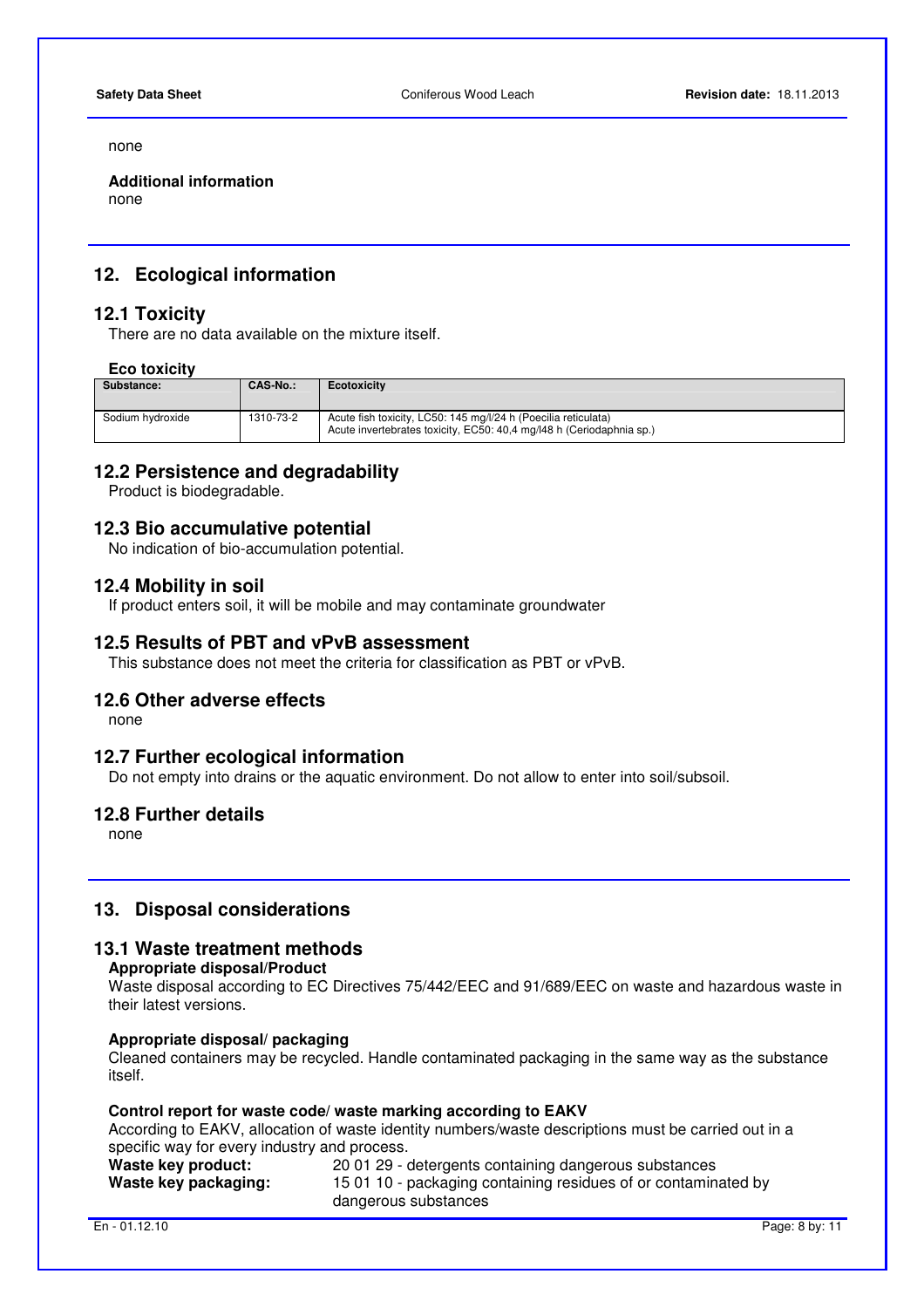#### **Remark**

Waste disposal according to official state regulations.

### **14. Transport information**

### **14.1 Overland transport (ADR/RID)**

#### **Proper Shipping name**

Sodium hydroxide, aqueous solution, conc. <= 10 %

| UN No.:        | 1824 |                                  |                             |    |
|----------------|------|----------------------------------|-----------------------------|----|
| Label:         | 8    | <b>Packing Group:</b> III        | <b>Classification code:</b> | C5 |
| <b>Remark:</b> |      | Special provisions: -            |                             |    |
|                |      | Limited quantity $(LQ)$ : 5 L/E1 |                             |    |
|                |      | Tunnel restriction code: 3(E)    |                             |    |

### **14.2 Transport by sea (IMDG)**

**Proper Shipping name** 

Sodium hydroxide, aqueous solution, conc. <= 10 %

**UN-No.:** 1824 **Label:** 8 **Packing Group:** III **EmS-No:** F-A, S-B **MFAG:** - **Marine pollutant:** NO **Special Provisions:** Materials to avoid: acid. Keep away from food, drink and animal feeding stuffs. **Remark:** Special provisions: -Limited quantity (LQ): 5 L/E1

### **14.3 Air transport (ICAO-TI / IATA-DGR)**

**Proper Shipping name** 

Sodium hydroxide, aqueous solution, conc. <= 10 %

| $UN/ID-No.$ :  | 1824 |                                  |  |
|----------------|------|----------------------------------|--|
| Label:         | 8    | <b>Packing Group:</b>            |  |
| <b>Remark:</b> |      | Limited quantity $(LQ)$ : 5 L/E1 |  |

### **14.4 Mail**

Overland transport (ADR/RID)

### **15. Regulatory information**

### **15.1 Labelling**

**Hazardous component(s) for labelling**  Sodium hydroxide

**Special labelling of particular preparations** 

Safety data sheet available for professional user on request.

### **15.2 Safety, health and environmental regulations/legislation specific for the substance or mixture**

#### **EU-Regulations**

**Directive 1999/13/EC on the limitation of emissions of volatile organic compounds (VOC-RL)**  none

#### **Regulation (EC) No 2037/2000 on substances that deplete the ozone layer**

En - 01.12.10 Page: 9 by: 11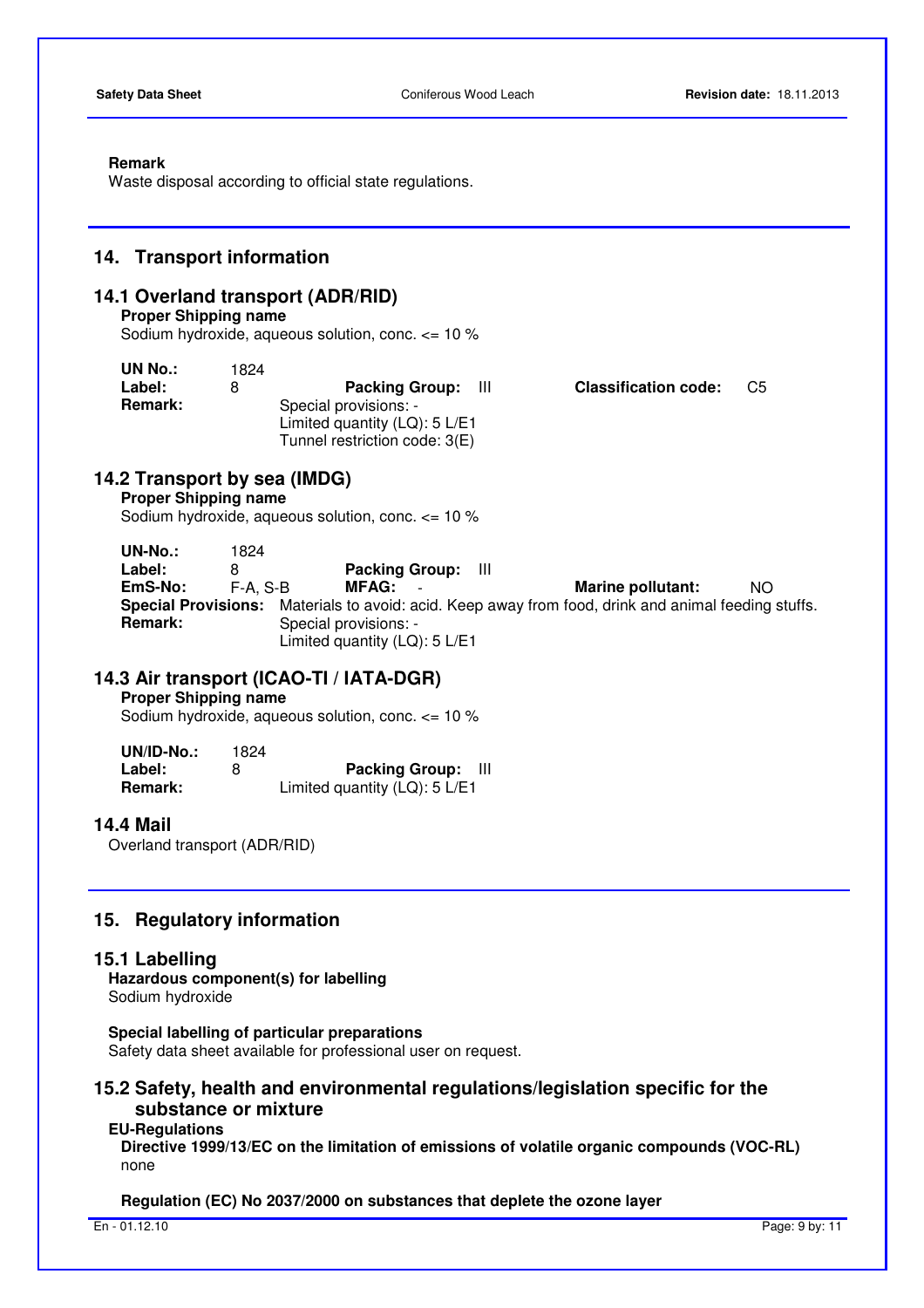#### none

**Regulation (EC) No 850/2004 on persistent organic pollutants**  none

**Regulation (EC) No 689/2008 concerning the export and import of dangerous chemicals**  none

**Regulation (EC) No 648/2004 (Detergents regulation)** none

**Restrictions under Title VIII of Regulation (EC) No 1907/2006**  none

**National regulations** 

Moreover, national legislation has to be observed!

**Informations on working limitations**  none

**Major Accidents Ordinance**  Not subject to StörfallVO.

**Storage class according to VCI**  8 B Non-combustible corrosive substances.

#### **Water Hazard Class according to VwVwS**

1 weak water pollutant (WGK 1)

**Technical Instructions on Air Quality Control (TA-Luft)**  Not subject to TA-Luft.

**Further regulations, limitations and legal requirements**  none

### **15.3 Chemical safety assessment**

**For this preparation a chemical safety assessment has been carried out:** - Chemical safety assessments for substances in this mixture were not carried out.

### **16. Other information**

### **16.1 Wording of the H and R-phrases under paragraph 3 Regulation (EC) No 1272/2008**

314 Causes severe skin burns and eye damage.

#### **Directive 67/548/EEC**

35 Causes severe burns.

### **16.2 Training instructions**

none

### **16.3 Recommended restrictions of use**

refer to chapter 1.

#### **16.4 Further remarks**

 The above information describes exclusively the safety requirements of the product and is based on our present-day knowledge. The information is intended to give you advice about the safe handling of the